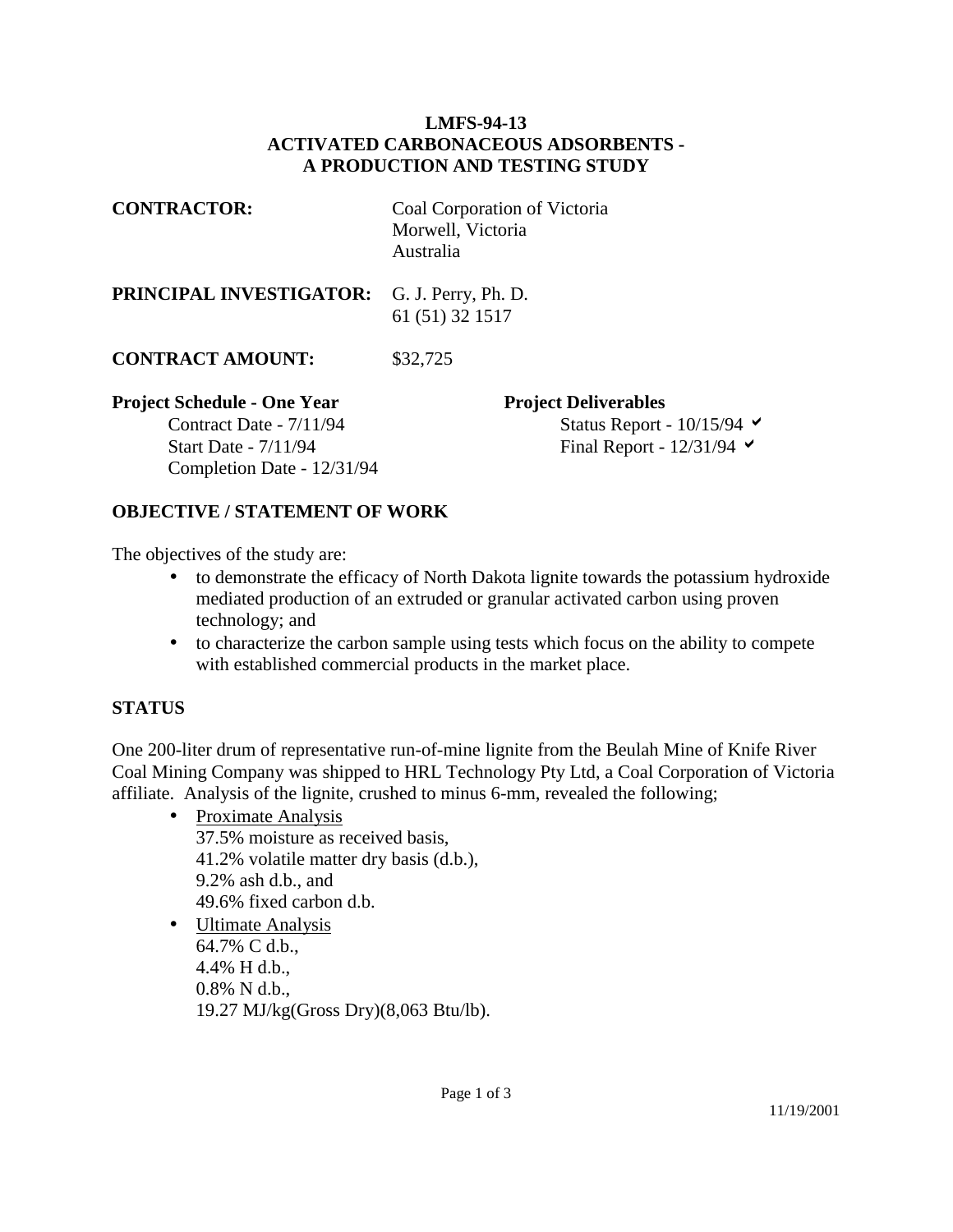Scouting runs on minus 30-mesh samples, bracketing operating temperature and KOH additions, gave the following results:

| Operating               | Microstrength | Iodine Number     | Ash    |
|-------------------------|---------------|-------------------|--------|
| Conditions              | Hardness      | mg $I_2/g$ carbon | % d.b. |
| 900°C, 90 min           | 76            | 1500              | 4.5    |
| $900^{\circ}$ C, 45 min | 74            | 1395              | 3.7    |
| 950°C, 120 min          | 80            | 1475              | 6.2    |
| 950°C, 240 min          | 75            | 1625              | 5.4    |
| $950^{\circ}$ C, 60 min | 80            | n.d.1             | n.d.   |
| 950°C, 90 min           | 86            | n.d.              | n.d.   |

The iodine numbers are encouraging and indicate high microporosity. Target microstrength hardness values are 85 - 90. Premium carbons have a hardness value of 90. The ash content is satisfactory. The yield of activated carbon after washing was 32.7%. This is a relatively high yield when compared to classical steam activation.

The table on the following page compares the experimental North Dakota lignite based activated carbon with commercial coconut shell, peat and lignite based activated carbons. The conclusion is that the North Dakota product is a promising high activity carbon. The results are sufficiently promising to warrant further investigation into the development of optimum carbon properties to fit a particular market niche and pilot plant scale operation of the CCV KOH technology using North Dakota lignite.

As part of the program, a limited quantity (10 lbs) of the experimental carbon product was made available for testing. Samples of this product whose analytical data is presented in the following table are available through the ICND.

 $\overline{a}$ 

<sup>1</sup> N.d. indicates not determined.